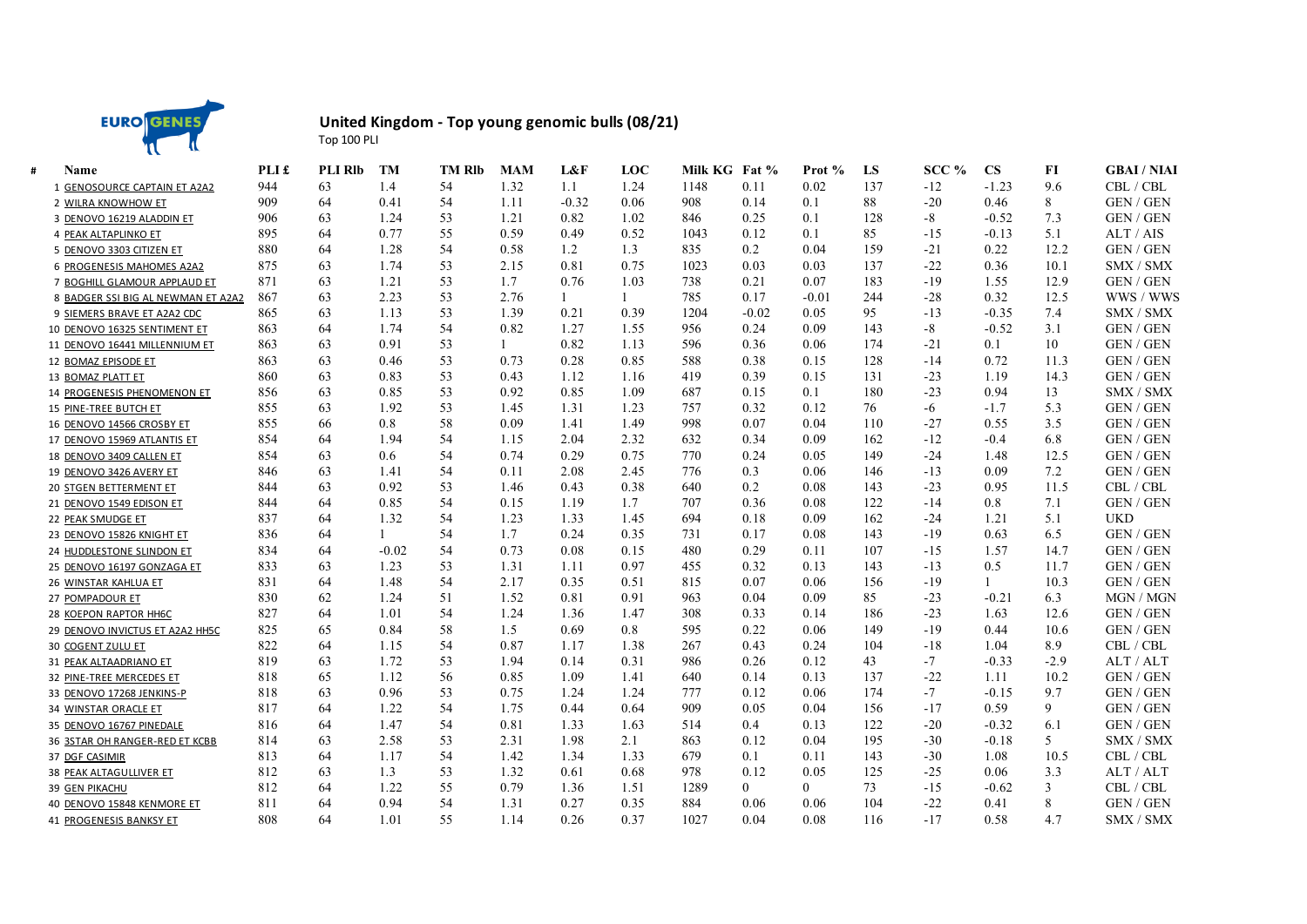| 42 BLUMENFELD SEDONA ET                   | 807 | 64 | 1.82    | 55 | 1.73    | 1.17    | 0.75           | 797  | 0.05    | 0.1     | 153 | -16   | 0.59    | 10     | GEN / GEN                   |
|-------------------------------------------|-----|----|---------|----|---------|---------|----------------|------|---------|---------|-----|-------|---------|--------|-----------------------------|
| 43 DENOVO 16072 ELWAY ET                  | 806 | 63 | 0.82    | 53 | 0.48    | 0.88    | 1.17           | 562  | 0.37    | 0.09    | 146 | $-24$ | 0.77    | 4.8    | <b>GEN / GEN</b>            |
| 44 CRISTELLA KALINKO ET                   | 805 | 63 | 0.92    | 53 | 1.64    | 0.36    | 0.65           | 1061 | 0.09    | 0.05    | 61  | $-17$ | 1.2     | 8.2    | MGN / MGN                   |
| 45 FB KENOBI TARGARYEN ET                 | 805 | 64 | 0.48    | 54 | 1.19    | $-0.55$ | $-0.56$        | 958  | $-0.01$ | 0.09    | 85  | $-20$ | 1.41    | 8.6    | <b>GEN / GEN</b>            |
| 46 PEAK ALTAMAGNIFIQUE ET                 | 802 | 63 | 1.26    | 53 | 1.52    | 0.42    | 0.34           | 677  | 0.27    | 0.11    | 137 | $-13$ | 1.11    | 11.6   | ALT / ALT                   |
| 47 DENOVO 3159 GANDER ET                  | 802 | 64 | 0.89    | 54 | 1.28    | 0.29    | 0.34           | 467  | 0.21    | 0.14    | 128 | $-18$ | 0.09    | 14.9   | <b>GEN/GEN</b>              |
| 48 PINE-TREE KASHI ET                     | 801 | 64 | 1.59    | 54 | 1.76    | 0.54    | 0.52           | 1014 | 0.04    | 0.09    | 61  | -6    | $-0.29$ | 4.2    | <b>GEN/GEN</b>              |
| 49 PEAK ALTAHAWKIN ET HH6C                | 800 | 64 | 0.07    | 54 | 0.31    | 0.05    | 0.29           | 895  | 0.28    | 0.04    | 52  | $-15$ | 1.25    | 0.7    | ALT / ALT                   |
| 50 OCD RENEGADE LUNSER ET                 | 798 | 64 | 1.53    | 55 | 1.46    | 1.18    | 1.39           | 730  | 0.23    | 0.08    | 116 | $-14$ | 0.66    | 6.2    | WWS / WWS                   |
| 51 PEAK BIG RIG ET                        | 798 | 64 | 1.16    | 53 | 1.62    | 0.28    | 0.38           | 876  | 0.08    | 0.07    | 85  | $-23$ | 1.01    | 6      | UKD / UKD                   |
| 52 BOGHILL GLAMOUR PERSUADE ET A2A2 I 798 |     | 66 | 0.15    | 58 | 1.07    | $-0.72$ | $-0.61$        | 867  | $-0.04$ | 0.06    | 134 | $-23$ | 0.91    | 13.8   | <b>GEN / GEN</b>            |
| 53 DENOVO 15988 EVIDENT ET                | 797 | 64 | 1.58    | 54 | 0.72    | 1.48    | 2.05           | 799  | 0.22    | 0.1     | 88  | -9    | 0.1     | 5.6    | GEN / GEN                   |
| 54 PEAK WHEELHOUSE ET                     | 797 | 64 | 1.37    | 53 | 1.57    | 0.31    | 0.28           | 919  | 0.14    | 0.05    | 143 | $-20$ | 0.65    | 6.8    | ALT / ALT                   |
| 55 DENOVO 15953 CHALET ET                 | 797 | 63 | 1.04    | 54 | 1.18    | 0.79    | 0.94           | 744  | 0.19    | 0.1     | 95  | $-11$ | $-0.15$ | 8.8    | GEN / GEN                   |
| 56 DENOVO 3150 GENERATE ET                | 797 | 64 | 0.98    | 54 | 1.01    | 0.57    | 0.67           | 354  | 0.31    | 0.2     | 82  | $-22$ | 1.11    | 11.4   | <b>GEN / GEN</b>            |
| 57 OCD LIMELIGHT SANDMAN ET               | 792 | 63 | 1.99    | 53 | 3.15    | 0.87    | 0.5            | 565  | 0.13    | 0.12    | 110 | $-15$ | 0.57    | 13.8   | WWS / WWS                   |
| 58 DENOVO 16421 SMARTY ET                 | 792 | 64 | 1.4     | 54 | 1.45    | 1.13    | 1.41           | 569  | 0.35    | 0.08    | 116 | $-13$ | $-0.84$ | 4.5    | GEN / GEN                   |
| 59 PREHEN RINGROSE ET                     | 791 | 64 | 1.04    | 54 | 1.45    | 0.22    | 0.4            | 625  | 0.17    | 0.12    | 98  | $-27$ | 1.67    | 6.5    | <b>GEN/GEN</b>              |
| 60 DG OH DONTE A2A2 KCBB                  | 790 | 64 | 1.73    | 55 | 1.93    | 0.77    | 0.65           | 781  | 0.12    | 0.1     | 113 | $-24$ | $-0.22$ | 4.7    | CBL / CBL                   |
| 61 PEAK POKEMON ET A2A2                   | 790 | 63 | 1.36    | 53 | 1.63    | 0.23    | 0.55           | 932  | 0.1     | 0.04    | 125 | $-25$ | 0.61    | 4.3    | MGN / AIS                   |
| 62 BOMAZ VADER ET                         | 790 | 64 | 0.7     | 54 | 1.39    | $-0.25$ | $-0.28$        | 877  | 0.13    | 0.1     | 61  | $-17$ | 0.24    | 6.9    | <b>GEN/GEN</b>              |
| 63 AURORA RAGNAR ET                       | 789 | 64 | 0.13    | 55 | 1.03    | $-0.02$ | 0.25           | 749  | 0.04    | 0.07    | 131 | $-20$ | 1.01    | 8      | WWS / WWS                   |
| 64 DGF ADRIAN                             | 788 | 64 | 1.1     | 53 | 1.38    | 0.53    | 0.65           | 1261 | $-0.13$ | $-0.03$ | 98  | $-17$ | $-0.1$  | 7.9    | CBL / CBL                   |
| 65 BOMAZ KETTLE ET A2A2 KCBB              | 788 | 64 | 0.47    | 54 | 0.74    | $-0.46$ | $-0.22$        | 756  | 0.19    | 0.11    | 67  | $-11$ | 0.66    | 7.9    | GEN / GEN                   |
| 66 FB 7989 PRINCE ZLATAN ET               | 787 | 64 | 1.12    | 53 | 0.96    | 0.61    | 0.7            | 454  | 0.4     | 0.16    | 70  | $-22$ | $-0.38$ | 6      | <b>GEN/GEN</b>              |
| 67 MAPLEHURST CIRCA ET                    | 786 | 63 | 0.99    | 54 | 1.21    | 0.65    | 0.77           | 907  | 0.14    | 0.03    | 110 | $-10$ | $-0.45$ | 10.5   | GEN / GEN                   |
| 68 HUL-STEIN COWBOY                       | 785 | 63 | 1.25    | 54 | 0.94    | 1.4     | 1.29           | 720  | 0.17    | 0.08    | 113 | $-26$ | 0.44    | 7.6    | CBL / CBL                   |
| 69 DENOVO 16099 TACOMA ET                 | 785 | 63 | 0.75    | 53 | 0.76    | 0.52    | 0.81           | 908  | 0.04    | 0.02    | 131 | $-31$ | 0.38    | 4.9    | <b>GEN / GEN</b>            |
| 70 BOMAZ ENVOY                            | 784 | 63 | 1.53    | 53 | 1.42    | 1.25    | 1.44           | 484  | 0.31    | 0.14    | 128 | $-21$ | 0.96    | 6.2    | GEN / GEN                   |
| 71 DENOVO 8084 ENTITY ET                  | 784 | 65 | 0.5     | 56 | 0.43    | 0.32    | 0.64           | 927  | 0.17    | 0.02    | 125 | $-15$ | 0.17    | 8.3    | <b>GEN / GEN</b>            |
| 72 PEAK ALTANEXT STAR                     | 781 | 63 | 0.96    | 53 | 1.24    | $-0.19$ | $-0.11$        | 735  | 0.33    | 0.12    | 88  | $-3$  | $-0.72$ | 4.3    | ALT / ALT                   |
| 73 PEAK MAUNEY ET                         | 781 | 64 | 0.86    | 54 | 1.13    | 0.69    | 0.52           | 721  | 0.14    | 0.07    | 137 | $-25$ | 0.5     | 10.9   | UKD / AIS                   |
| 74 DENOVO 16572 HALSEY ET                 | 780 | 63 | 1.73    | 53 | 1.09    | 1.5     | 1.53           | 696  | 0.41    | 0.08    | 76  | $-13$ | $-1.21$ | 2.1    | <b>GEN/GEN</b>              |
| 75 TERRA-CALROY KHALIL ET                 | 780 | 64 | 0.71    | 54 | 1.21    | $-0.2$  | 0.08           | 834  | 0.09    | 0.03    | 116 | $-25$ | 0.88    | 5.7    | GEN / GEN                   |
| 76 PEAK ALTAADINO ET                      | 779 | 63 | 1.73    | 53 | 1.9     | 0.38    | 0.51           | 1069 | 0.2     | 0.06    | 67  | $-13$ | $-0.22$ | $-2.8$ | ALT / ALT                   |
| 77 FLY-HIGHER MELLENCAMP ET               | 778 | 64 | 1.15    | 55 | 1.3     | 1.2     | 1.08           | 811  | 0.06    | 0.12    | 119 | $-5$  | 0.09    | 12.5   | WWS / WWS                   |
| 78 BOGHILL GLAMOUR CURSOR ET              | 778 | 66 | $-0.48$ | 57 | $-0.29$ | $-0.89$ | $-0.44$        | 927  | 0.06    | 0.06    | 95  | $-20$ | 1       | 7.8    | $\text{CBL}$ / $\text{CBL}$ |
| 79 DENOVO HADRIAN ET A2A2 KCBB            | 777 | 64 | 0.65    | 54 | 0.3     | 0.93    | 0.99           | 743  | 0.2     | 0.03    | 107 | $-18$ | $-0.51$ | 8      | GEN / GEN                   |
| 80 GENOSOURCE JESSE JAMES                 | 776 | 63 | 1.62    | 53 | 1.38    | 0.94    | 1.42           | 890  | 0.16    | 0.09    | 64  | $-11$ | $-0.4$  | 1.6    | CBL / CBL                   |
| 81 DENOVO ZINGER ET                       | 776 | 64 | 1.49    | 54 | 1.44    | 1.08    | 1.2            | 604  | 0.3     | 0.06    | 110 | $-14$ | 0.96    | 11.3   | GEN / GEN                   |
| 82 PINE-TREE HEROIC ET                    | 776 | 66 | 1.45    | 58 | 1.43    | 0.86    | 0.88           | 674  | 0.37    | 0.05    | 95  | $-15$ | $-1.27$ | 3.5    | <b>GEN / GEN</b>            |
| 83 PROGENESIS WIMBLEDON ET A2A2           | 776 | 65 | 0.46    | 55 | 0.68    | 0.51    | 0.63           | 194  | 0.47    | 0.21    | 107 | $-17$ | 2.15    | 9.4    | SMX / SMX                   |
| 84 DENOVO 16703 PERCY ET                  | 773 | 63 | 2.23    | 53 | 2.22    | 0.83    | 0.66           | 504  | 0.38    | 0.14    | 101 | $-23$ | $-0.2$  | 3.6    | GEN / GEN                   |
| 85 DENOVO 16463 ALDO ET                   | 773 | 63 | 0.87    | 53 | 0.86    | 0.33    | 0.48           | 908  | 0.03    | 0.04    | 189 | $-20$ | 0.71    | 8.7    | GEN / GEN                   |
| 86 SCHURER-HAMMON DRIVER ET A2A2          | 773 | 63 | 0.67    | 53 | 0.67    | 0.12    | $\overline{0}$ | 1036 | 0.03    | 0.02    | 95  | $-23$ | 0.43    | 6.4    | GEN / GEN                   |
| 87 WILRA ABS AMPLIFY ET                   | 772 | 65 | 0.95    | 57 | 0.74    | 1.16    | 1.2            | 483  | 0.27    | 0.09    | 131 | $-24$ | 0.73    | 6.9    | <b>GEN / GEN</b>            |
| 88 OCD CHRONICLE ET A2A2                  | 770 | 64 | 1.94    | 53 | 2.36    | 0.38    | 0.36           | 841  | 0.18    | 0.01    | 156 | $-28$ | 0.92    | 0.5    | SMX / SMX                   |